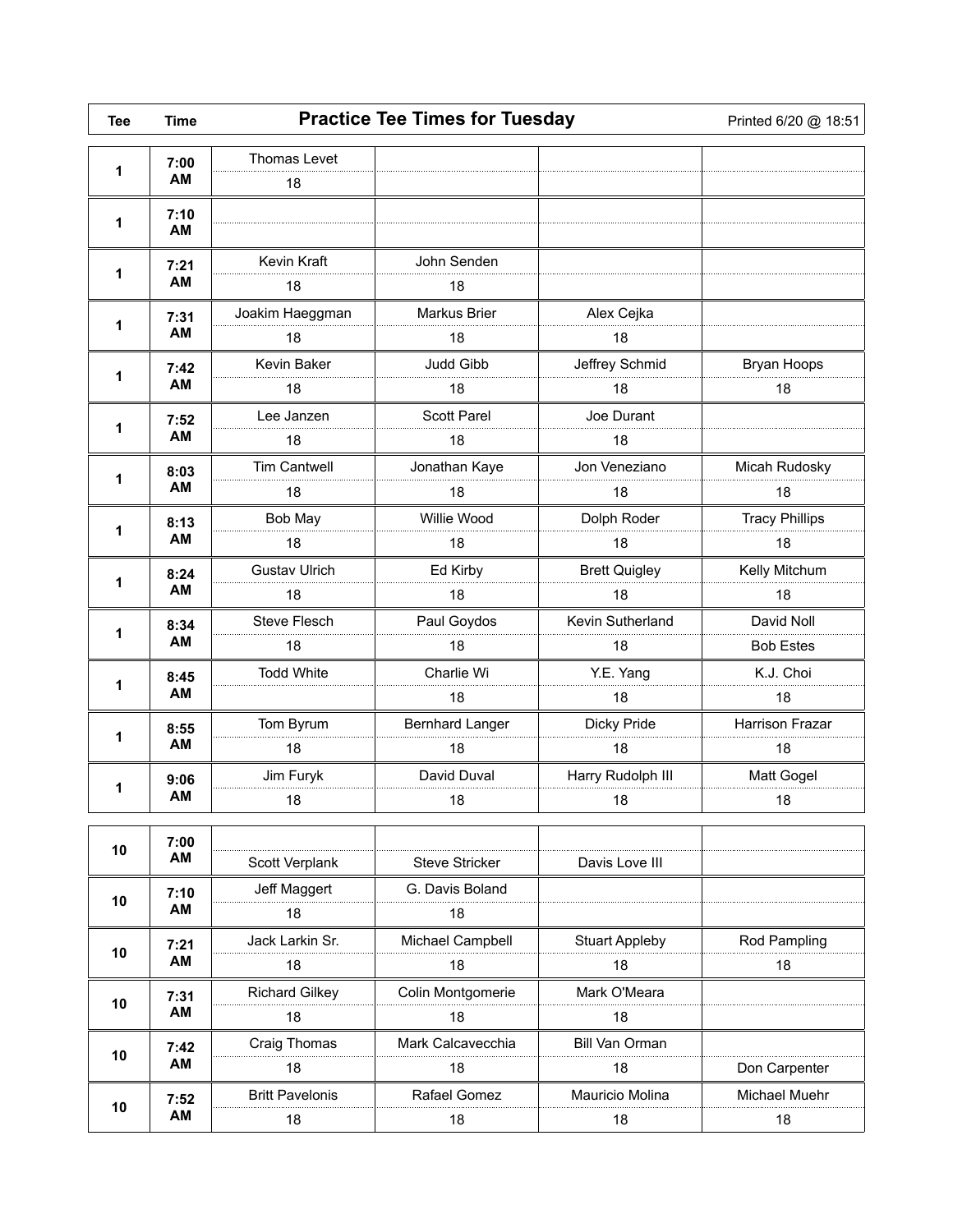| 10           | 8:03      | Mike Meehan        | Mark Sanchez        |                      |                    |
|--------------|-----------|--------------------|---------------------|----------------------|--------------------|
|              | AM        | 18                 |                     |                      |                    |
| 10           | 8:13      | Kirk Triplett      | Ken Tanigawa        | <b>William Ayres</b> | Retief Goosen      |
|              | AM        | 18                 | 18                  | 18                   | 18                 |
| 10           | 8:24      | <b>Brian Mogg</b>  | Jeff Gove           | Woody Austin         | David Berganio Jr. |
|              | AM        | 18                 | 18                  | 18                   | 18                 |
| 10           | 8:34      | <b>Bill Harvey</b> | Robert Allenby      | <b>Richard Green</b> | Jerry Kelly        |
|              | AM        | 18                 | 18                  | 18                   | Andrew Johnson     |
| 10           | 8:45      | Robert Niger       | Miles McConnell     | Pat O'Donnell        | David Hronek       |
|              | AM        | 18                 | 18                  | 18                   | 18                 |
| 10           | 8:55      | Thomas Pernice Jr. | Vijay Singh         | Darren Clarke        | Robert Funk        |
|              | AM        | 18                 | 18                  | 18                   | 18                 |
| 10           | 9:06      | Glen Day           | Scott McCarron      | <b>Brandt Jobe</b>   | Jeff Brehaut       |
|              | AM        | 18                 | 18                  | 18                   | 18                 |
|              | 12:30     | Matt Sughrue       | <b>Gene Elliott</b> | Ned Zachar           | Rob Labritz        |
| 1            | PM        | 18                 | 18                  | 18                   | 18                 |
| 1            | 12:40     | Jerry Gunthorpe    | James Barnes        | Thongchai Jaidee     | Mike Weir          |
|              | <b>PM</b> | 18                 | 18                  | 18                   | 18                 |
|              | 12:51     | Gavin Coles        | Omar Uresti         | Tim Weinhart         | Wesley Short Jr.   |
| 1            | <b>PM</b> |                    |                     |                      | 18                 |
|              |           |                    |                     |                      |                    |
|              |           | Jay Haas           | Ernie Els           | Dave McNabb          | Gene Sauers        |
| 1            | 1:01 PM   | 18                 | 18                  | 18                   | 18                 |
|              |           | Andrew Sapp        | <b>Brian Spitz</b>  | Jay Williamson       | <b>Brian Gay</b>   |
| 1            | 1:12 PM   |                    |                     | 18                   | 18                 |
|              |           | Yoshinobu Tsukada  | Naoyuki Tamura      |                      |                    |
| 1            | 1:22 PM   | 18                 | 18                  |                      |                    |
|              |           | Jim Rov            | Jeff Sluman         | Charlie Bolling      |                    |
| 1            | 1:33 PM   | 18                 |                     | 18                   |                    |
|              |           |                    |                     |                      |                    |
| 1            | 1:43 PM   |                    |                     |                      |                    |
| 1            |           |                    |                     |                      |                    |
|              | 1:54 PM   |                    |                     |                      |                    |
| 1            | 2:04 PM   |                    |                     |                      |                    |
|              |           |                    |                     |                      |                    |
| $\mathbf{1}$ | 2:15 PM   |                    |                     |                      |                    |
|              |           |                    |                     |                      |                    |
| 1            | 2:25 PM   |                    |                     |                      |                    |
|              |           |                    |                     |                      |                    |
| 1            | 2:36 PM   |                    |                     |                      |                    |